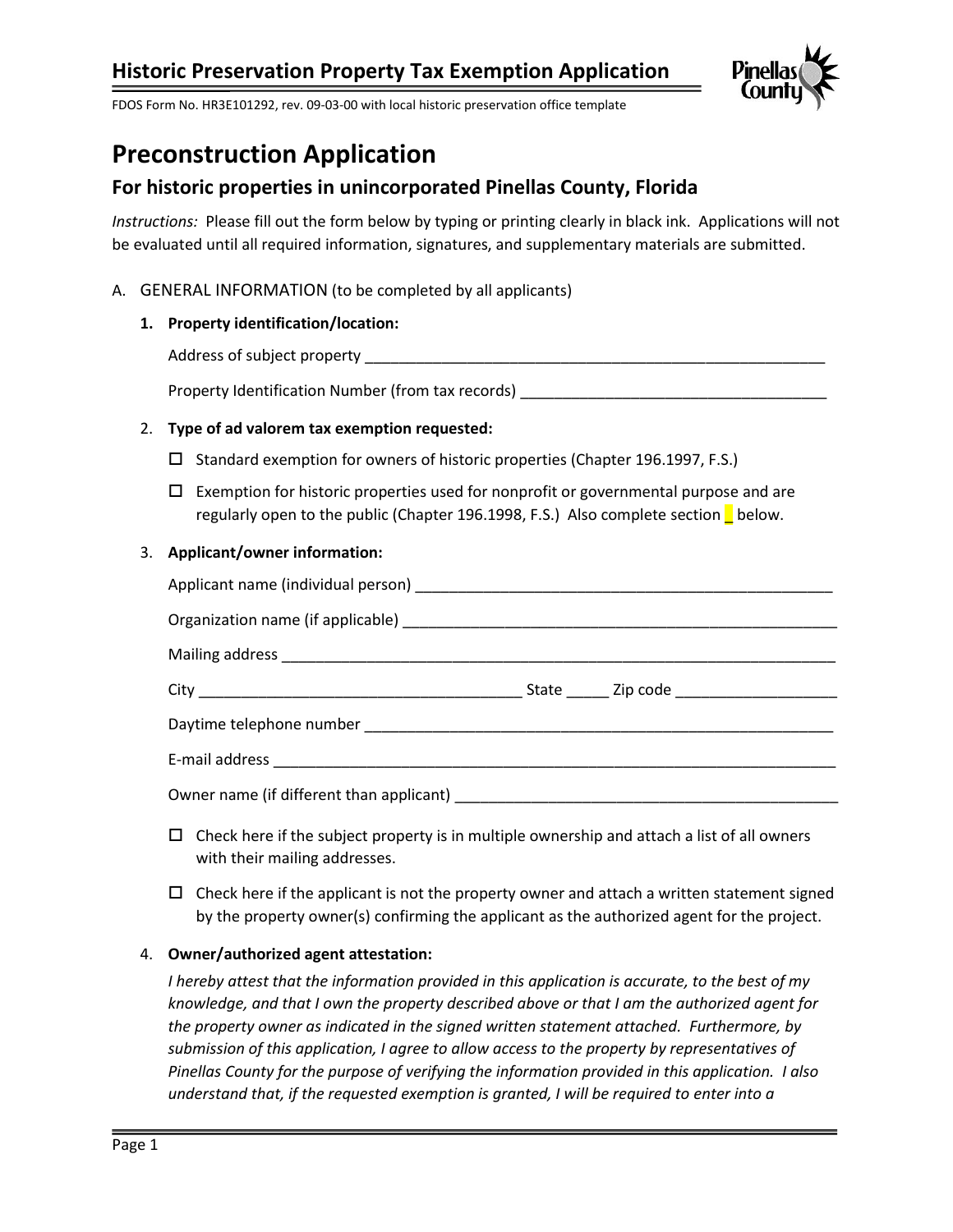

FDOS Form No. HR3E101292, rev. 09-03-00 with local historic preservation office template

*covenant with Pinellas County in which I must agree to maintain the character of the property and the qualifying improvements for the term of the ad valorem tax exemption.*

| Signature    |      |  |
|--------------|------|--|
|              |      |  |
| Printed name | Date |  |

### B. EVALUATION OF PROPERTY ELIGIBILITY

- 1. **Historic designation:** (check all that apply)
	- $\Box$  Individually listed on the National Register of Historic Places
	- $\Box$  A locally-designated historic property or landmark
	- $\Box$  A contributing historic property in a National Register Historic District
	- $\Box$  A contributing historic property in a locally-designated historic district

Name of the individual property or historic district **with a set of the individual** 

### 2. **Building information**:

| Date of construction | Date(s) of major alteration(s) |  |
|----------------------|--------------------------------|--|
|----------------------|--------------------------------|--|

|  | Has the building been moved? $\Box$ Yes $\Box$ No Date of relocation |  |  |  |
|--|----------------------------------------------------------------------|--|--|--|
|--|----------------------------------------------------------------------|--|--|--|

### C. DESCRIPTION OF IMPROVEMENTS (to be completed by all applicants)

#### **1. Property use:**

Use(s) before proposed improvements: \_\_\_\_\_\_\_\_\_\_\_\_\_\_\_\_\_\_\_\_\_\_\_\_\_\_\_\_\_\_\_\_\_\_\_\_\_\_\_\_\_\_\_\_\_\_

Uses(s) after proposed improvements: \_\_\_\_\_\_\_\_\_\_\_\_\_\_\_\_\_\_\_\_\_\_\_\_\_\_\_\_\_\_\_\_\_\_\_\_\_\_\_\_\_\_\_\_\_\_

#### **2. Proposed project work:**

*Instructions*:

- Describe all proposed work associated with the project in the spaces provided below. Attach additional sheets, if needed.
- All work must conform to the *Secretary of the Interior's Standards for Historic Rehabilitation* and *Guidelines for Rehabilitation* (see page 8) and will be reviewed accordingly.
- Provide photographs documenting existing conditions for all architectural and site features to be repaired or replaced.
- Provide plans and drawings to show proposed improvements including all site work, exterior alterations, and new construction.
- If no work is proposed for the feature or work item, enter '*Not Applicable'* as the response.
- In the event of any discrepancy between the submitted application form and supplementary materials (plans, drawings, specifications, etc.), the application form shall take precedence.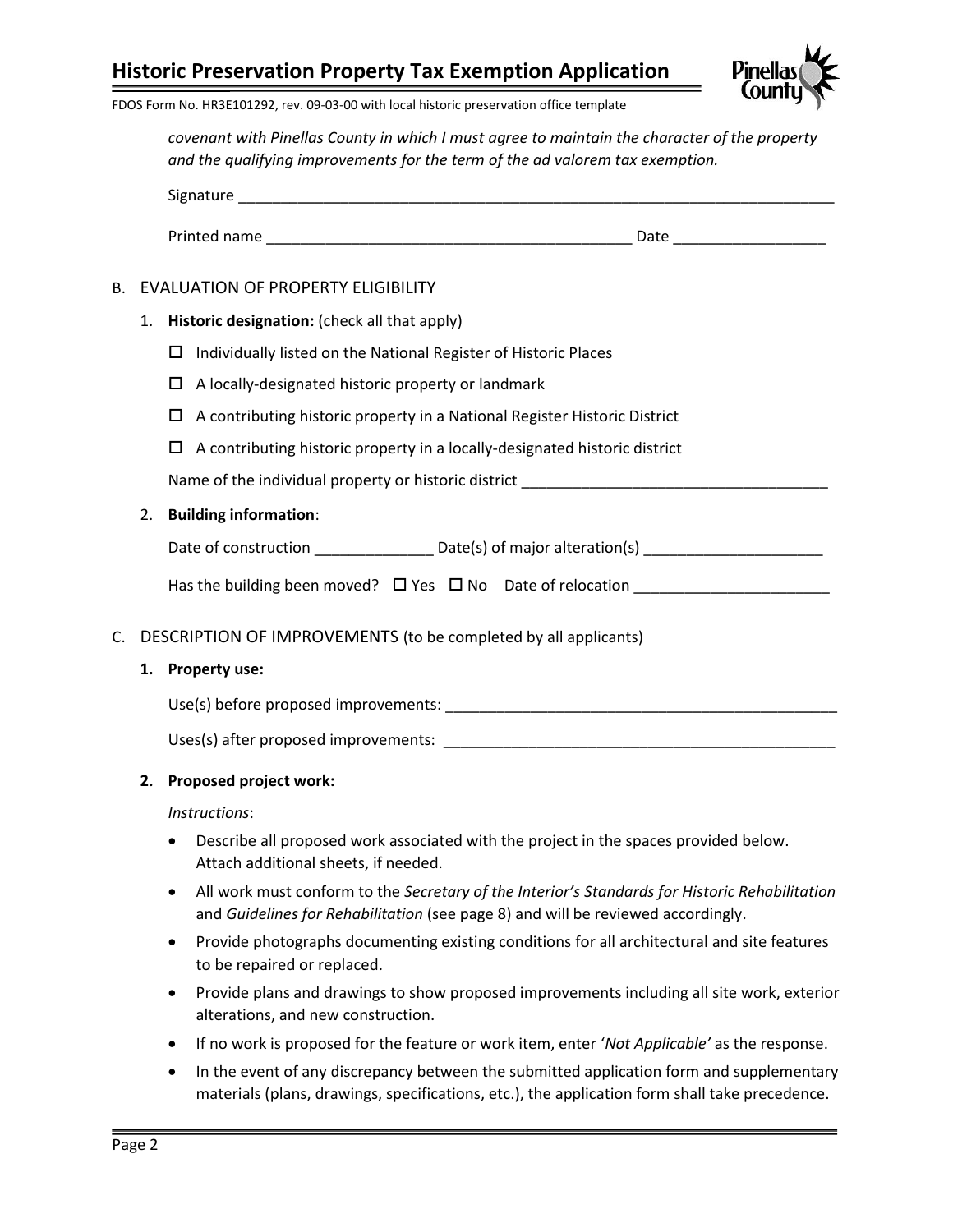

FDOS Form No. HR3E101292, rev. 09-03-00 with local historic preservation office template

| <b>Existing building, Roof material</b>                                          |            |                        |
|----------------------------------------------------------------------------------|------------|------------------------|
| Approximate age/date:                                                            |            | Repair or replacement: |
|                                                                                  |            |                        |
| Proposed roof material (attach specs/cutsheet): ________________________________ |            |                        |
| Condition & description of work:                                                 |            |                        |
|                                                                                  |            |                        |
|                                                                                  |            |                        |
| Photo #:                                                                         | Drawing #: |                        |

| <b>Existing building, Roof structures (dormers, cupolas, vents, etc.)</b> |                        |
|---------------------------------------------------------------------------|------------------------|
| Approximate age/date: ________________                                    | Repair or replacement: |
|                                                                           |                        |
| Proposed materials (attach specs/cutsheet):                               |                        |
| Condition & description of work:                                          |                        |
|                                                                           |                        |
|                                                                           |                        |
| Photo #: Drawing #: Drawing #:                                            |                        |

| <b>Existing building, Chimneys</b>                                                                                                                                                                                             |                        |  |
|--------------------------------------------------------------------------------------------------------------------------------------------------------------------------------------------------------------------------------|------------------------|--|
| Approximate age/date:                                                                                                                                                                                                          | Repair or replacement: |  |
|                                                                                                                                                                                                                                |                        |  |
| Proposed chimney material (include specs/sample): example of the state of the state of the state of the state of the state of the state of the state of the state of the state of the state of the state of the state of the s |                        |  |
| Condition & description of work:                                                                                                                                                                                               |                        |  |
|                                                                                                                                                                                                                                |                        |  |
|                                                                                                                                                                                                                                |                        |  |
| Photo #:<br><b>Example 1</b> Drawing #:                                                                                                                                                                                        |                        |  |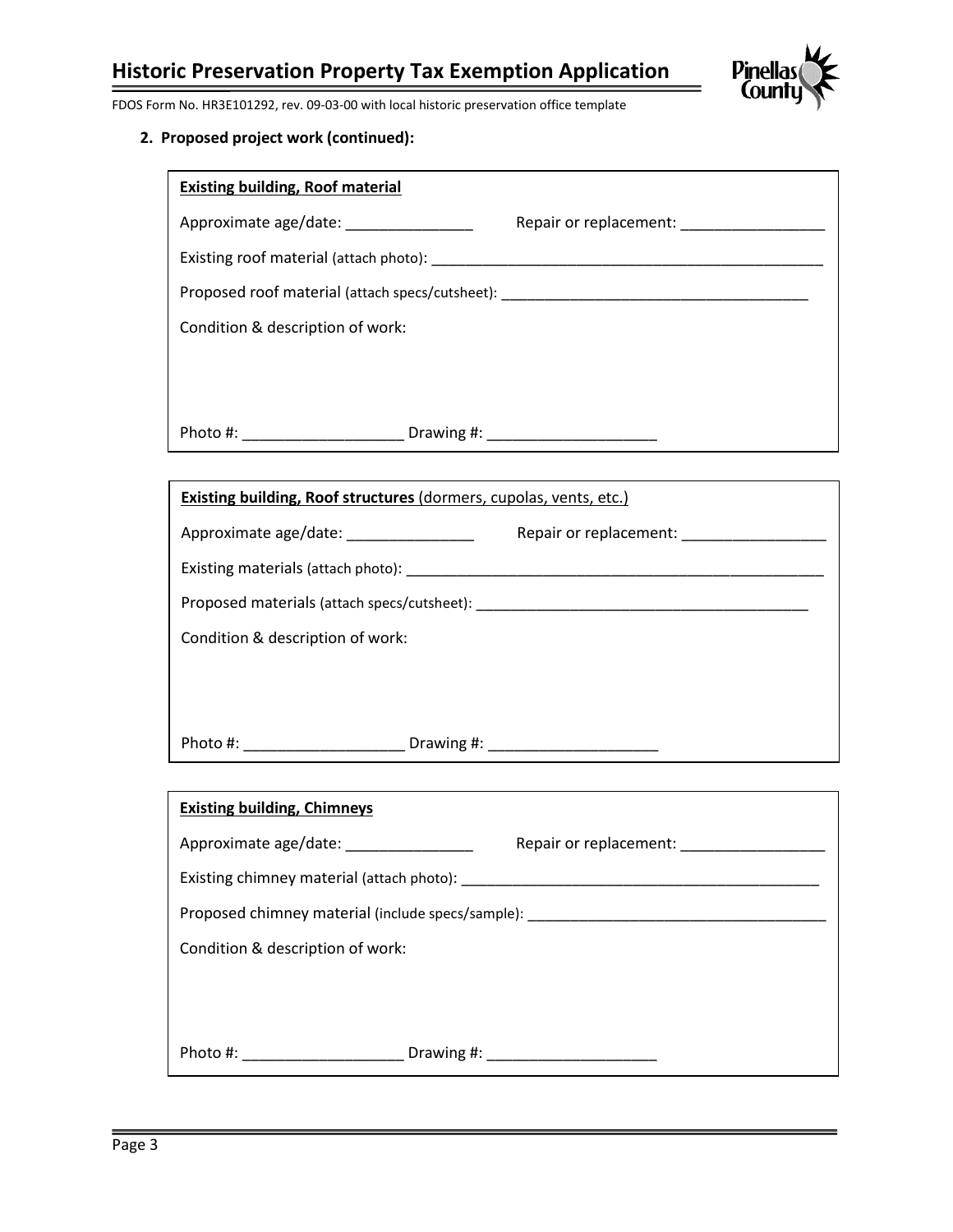

FDOS Form No. HR3E101292, rev. 09-03-00 with local historic preservation office template

| <b>Existing building, Exterior wall material</b> |                                                |
|--------------------------------------------------|------------------------------------------------|
| Approximate age/date:                            | Repair or replacement:                         |
|                                                  |                                                |
|                                                  | Proposed material (attach specs/samples): Non- |
| Condition & description of work:                 |                                                |
|                                                  |                                                |
|                                                  |                                                |
| Photo #:                                         | Drawing #:                                     |

| <b>Existing building, Cornices &amp; trimwork</b>                                                                                                                                                                             |                                            |
|-------------------------------------------------------------------------------------------------------------------------------------------------------------------------------------------------------------------------------|--------------------------------------------|
| Approximate age/date: _________________                                                                                                                                                                                       | Repair or replacement: ___________________ |
| Existing material (attach photo): Notified a material contract of the state of the state of the state of the state of the state of the state of the state of the state of the state of the state of the state of the state of |                                            |
| Proposed material (attach profiles/samples): ___________________________________                                                                                                                                              |                                            |
| Condition & description of work:                                                                                                                                                                                              |                                            |
|                                                                                                                                                                                                                               |                                            |
|                                                                                                                                                                                                                               |                                            |
| Photo #: Drawing #: Drawing #:                                                                                                                                                                                                |                                            |

| <b>Existing building, Porches &amp; entrances</b> |                                                                                                                                                                                                                                |
|---------------------------------------------------|--------------------------------------------------------------------------------------------------------------------------------------------------------------------------------------------------------------------------------|
| Approximate age/date: ________________            | Repair or replacement:                                                                                                                                                                                                         |
|                                                   | Existing material (attach photo): National Contract of the Contract of the Contract of the Contract of the Contract of the Contract of the Contract of the Contract of the Contract of the Contract of the Contract of the Con |
|                                                   | Proposed material (attach specs/samples/cutsheets): ____________________________                                                                                                                                               |
| Condition & description of work:                  |                                                                                                                                                                                                                                |
|                                                   |                                                                                                                                                                                                                                |
|                                                   |                                                                                                                                                                                                                                |
|                                                   |                                                                                                                                                                                                                                |
|                                                   | Photo #: Drawing #: Drawing #:                                                                                                                                                                                                 |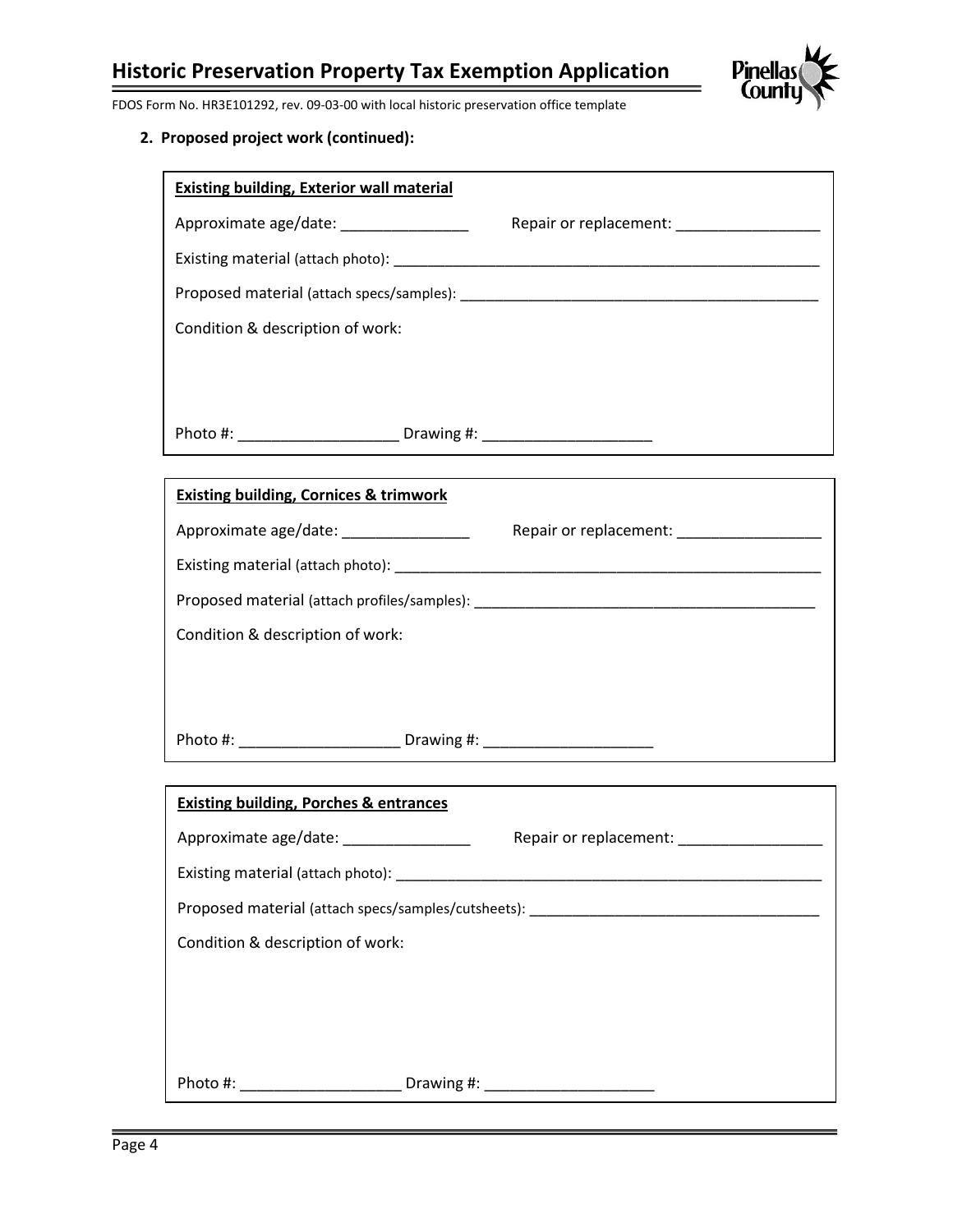

FDOS Form No. HR3E101292, rev. 09-03-00 with local historic preservation office template

| <b>Existing building, Windows &amp; shutters</b> |                        |
|--------------------------------------------------|------------------------|
| Approximate age/date: _______________            | Repair or replacement: |
|                                                  |                        |
|                                                  |                        |
| Condition & description of work:                 |                        |
|                                                  |                        |
|                                                  |                        |
|                                                  |                        |
| Photo #: Drawing #: Drawing #:                   |                        |

| <b>Existing building, Exterior doors</b> |                        |
|------------------------------------------|------------------------|
| Approximate age/date:                    | Repair or replacement: |
| Existing material (attach photo):        |                        |
|                                          |                        |
| Condition & description of work:         |                        |
|                                          |                        |
|                                          |                        |
| Photo #: Drawing #:                      |                        |

| <b>Existing building, Foundation</b>                                             |                                           |
|----------------------------------------------------------------------------------|-------------------------------------------|
| Approximate age/date: __________________                                         | Repair or replacement: __________________ |
|                                                                                  |                                           |
|                                                                                  |                                           |
| Condition & description of work:                                                 |                                           |
|                                                                                  |                                           |
|                                                                                  |                                           |
| Photo #: __________________________Drawing #: __________________________________ |                                           |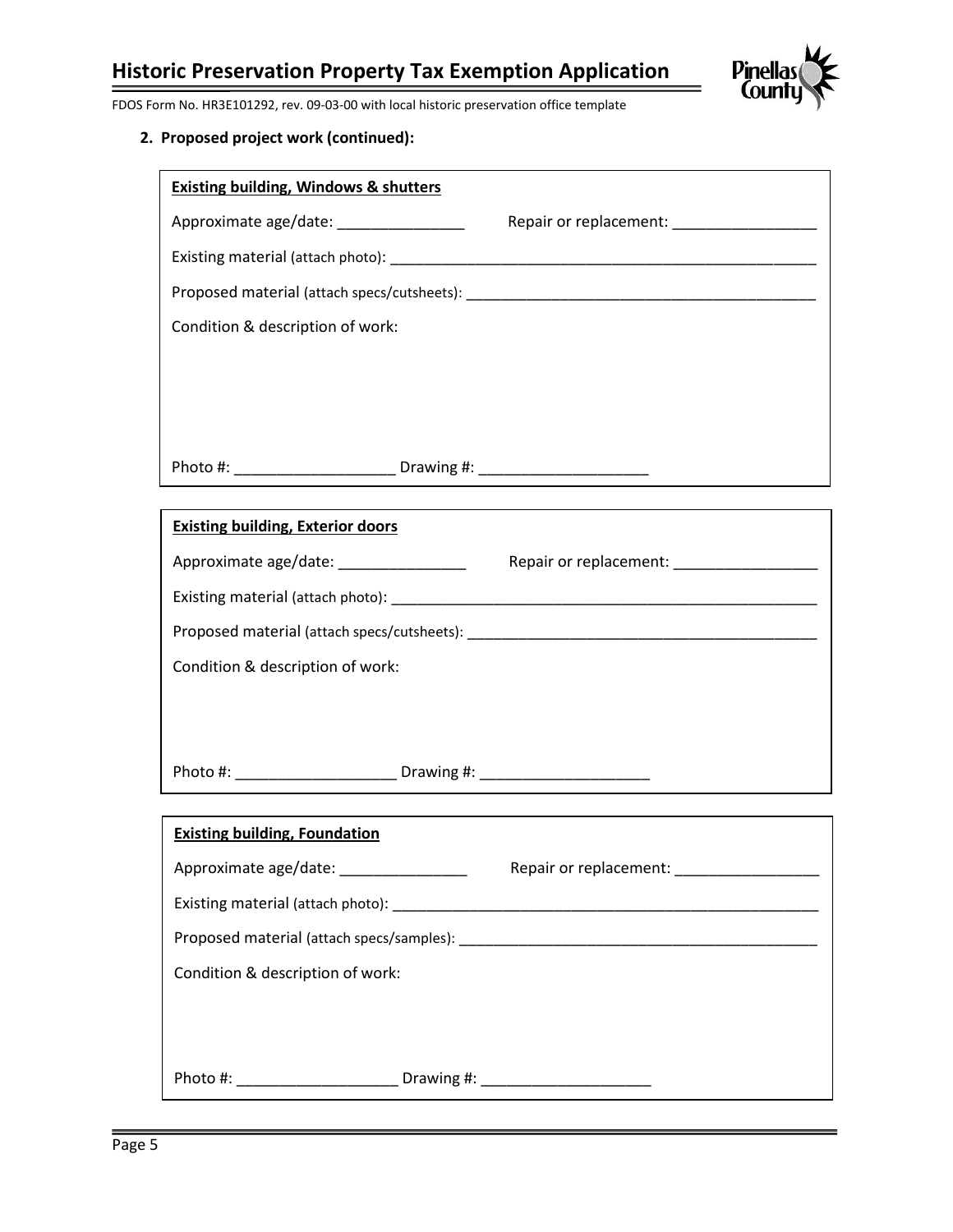

FDOS Form No. HR3E101292, rev. 09-03-00 with local historic preservation office template

## **2. Proposed project work (continued):**

| New additions (floor plans & elevation drawings are required)                             |  |  |  |  |
|-------------------------------------------------------------------------------------------|--|--|--|--|
|                                                                                           |  |  |  |  |
|                                                                                           |  |  |  |  |
|                                                                                           |  |  |  |  |
|                                                                                           |  |  |  |  |
| Cornices & trimwork (attach profiles/samples): __________________________________         |  |  |  |  |
|                                                                                           |  |  |  |  |
|                                                                                           |  |  |  |  |
|                                                                                           |  |  |  |  |
| Proposed demolition:                                                                      |  |  |  |  |
|                                                                                           |  |  |  |  |
| Photo #: _____________________________Drawing #: _______________________________          |  |  |  |  |
| Site improvements (sheds, walkways, patios, parking areas, fences, walls, etc.)           |  |  |  |  |
|                                                                                           |  |  |  |  |
| Approximate age/date: ___________________<br>Repair or replacement: _____________________ |  |  |  |  |
|                                                                                           |  |  |  |  |
|                                                                                           |  |  |  |  |
| Condition & description of work:                                                          |  |  |  |  |

Photo #: \_\_\_\_\_\_\_\_\_\_\_\_\_\_\_\_\_\_\_\_\_\_\_\_\_\_\_\_\_\_\_\_\_\_ Drawing #: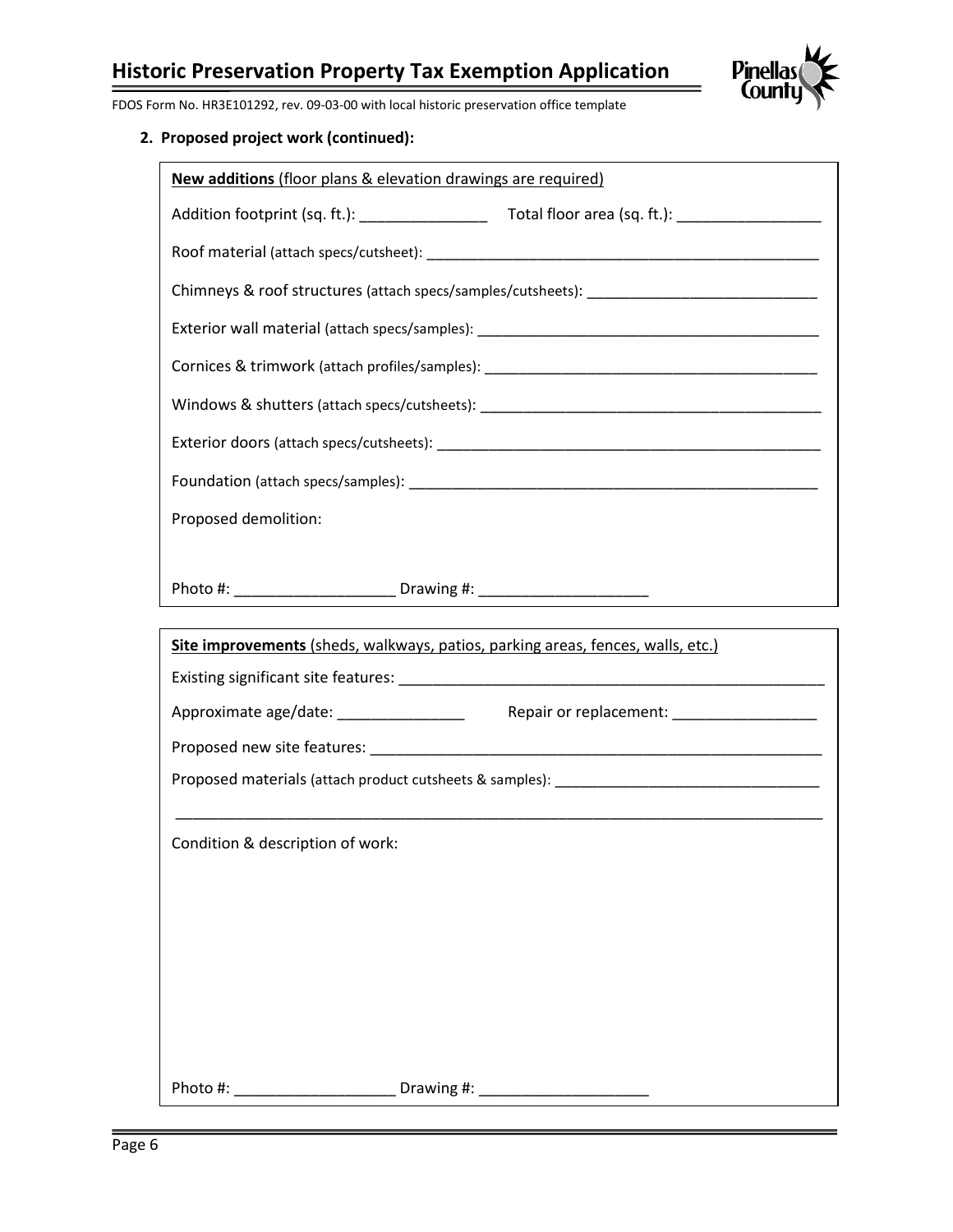

FDOS Form No. HR3E101292, rev. 09-03-00 with local historic preservation office template

| <b>Systems &amp; services (exterior only)</b>                                                       |  |  |  |
|-----------------------------------------------------------------------------------------------------|--|--|--|
|                                                                                                     |  |  |  |
| Electrical panels & service (provide description, locations; attach cutsheet): ___________________  |  |  |  |
|                                                                                                     |  |  |  |
|                                                                                                     |  |  |  |
| Refuse & waste (provide location & method of screening/enclosure): ________________________________ |  |  |  |
| Ventilation (provide location of ductwork & units; attach cutsheet): ______________________________ |  |  |  |
| Generators & other equipment (provide description, locations; attach cutsheet):                     |  |  |  |
| Signage (provide locations; attach color artwork with dimensions): ________________________________ |  |  |  |
| Additional description:                                                                             |  |  |  |
|                                                                                                     |  |  |  |
|                                                                                                     |  |  |  |
|                                                                                                     |  |  |  |

| <b>Other features</b>                                                            |  |  |
|----------------------------------------------------------------------------------|--|--|
|                                                                                  |  |  |
| Approximate age/date: __________________                                         |  |  |
|                                                                                  |  |  |
|                                                                                  |  |  |
| Condition & description of work:                                                 |  |  |
|                                                                                  |  |  |
|                                                                                  |  |  |
|                                                                                  |  |  |
|                                                                                  |  |  |
|                                                                                  |  |  |
| Photo #: ___________________________Drawing #: _________________________________ |  |  |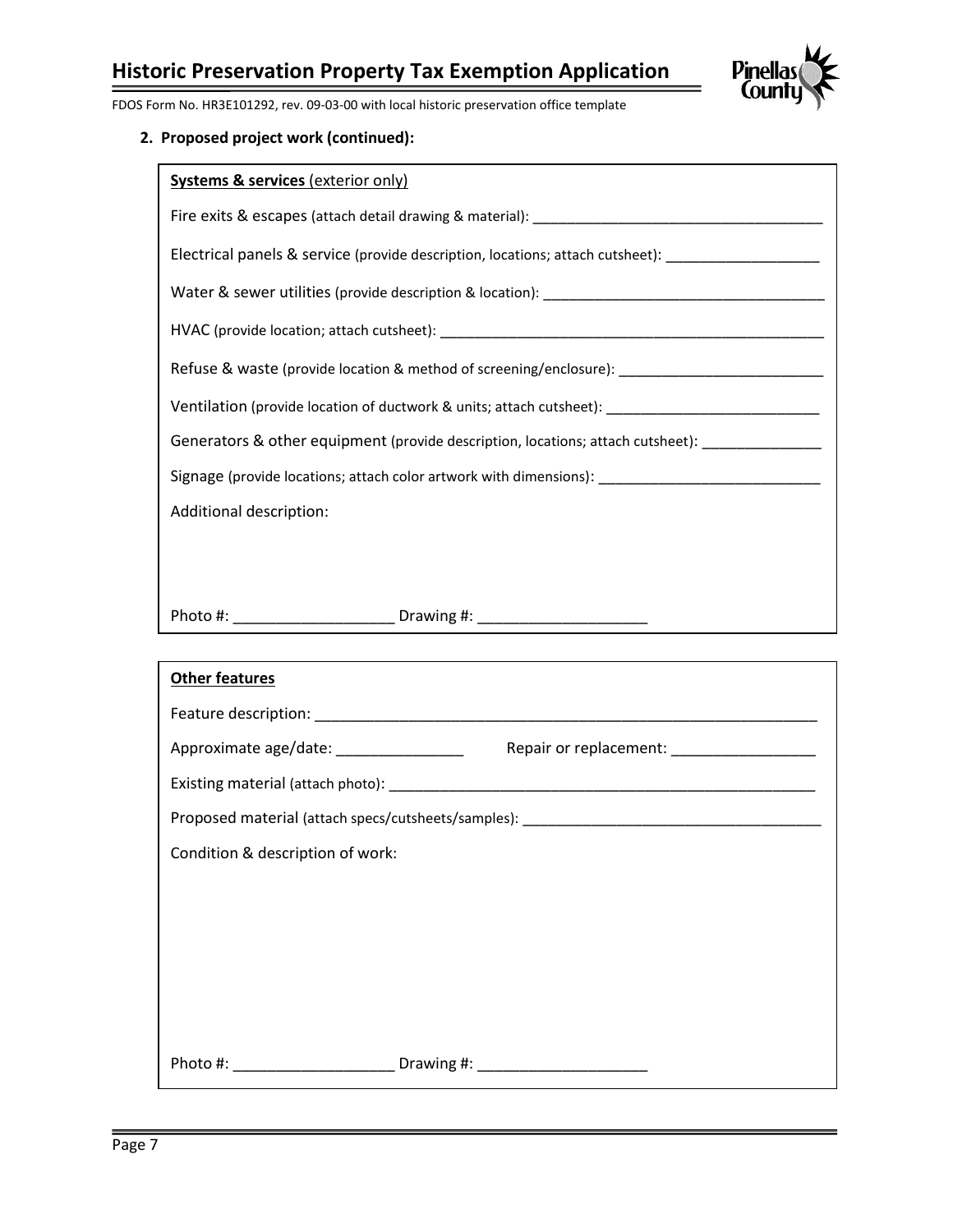

FDOS Form No. HR3E101292, rev. 09-03-00 with local historic preservation office template

## **Preconstruction Application Review**

(For Local Historic Preservation Office use only)

Property Address: example and the set of the set of the PIN#:

The Local Historic Preservation Office has reviewed the Preconstruction Application for Historic Preservation Property Tax Exemption as requested by the applicant for the above named property and hereby:

- Certifies that the above referenced property **qualifies** as a historic property consistent with the provisions of §196.1997 (11), F.S.
- Certifies that the above referenced property **does not qualify** for the special exemption provided under §196.1998, (11) F.S.

-AND-

- Determines that the proposed improvements to the above referenced property are **consistent** with the *Secretary of Interior's Standards for Rehabilitation* and *Guidelines for Rehabilitating Historic Buildings* and the criteria set forth in Chapter 1A-38, F.A.C.
- Determines that the proposed improvements to the above referenced property are **not consistent** with the *Secretary of the Interior's Standards for Rehabilitation* and *Guidelines for Rehabilitating Historic Buildings*, and the criteria set forth in Chapter 1A-38, F.A.C.

All work not consistent with the referenced standards, guidelines, and criteria is identified in the Review Comments. Recommendations to assist the applicant in bringing the proposed work into compliance with the referenced Standards, Guidelines and criteria are provided in the Review Comments attached herein.

| Signature | Date |  |
|-----------|------|--|
|           |      |  |
|           |      |  |

Typed/printed name \_\_\_\_\_\_\_\_\_\_\_\_\_\_\_\_\_\_\_\_\_\_\_\_\_\_\_\_\_\_\_\_\_\_\_ Title \_\_\_\_\_\_\_\_\_\_\_\_\_\_\_\_\_\_\_\_\_\_\_\_\_